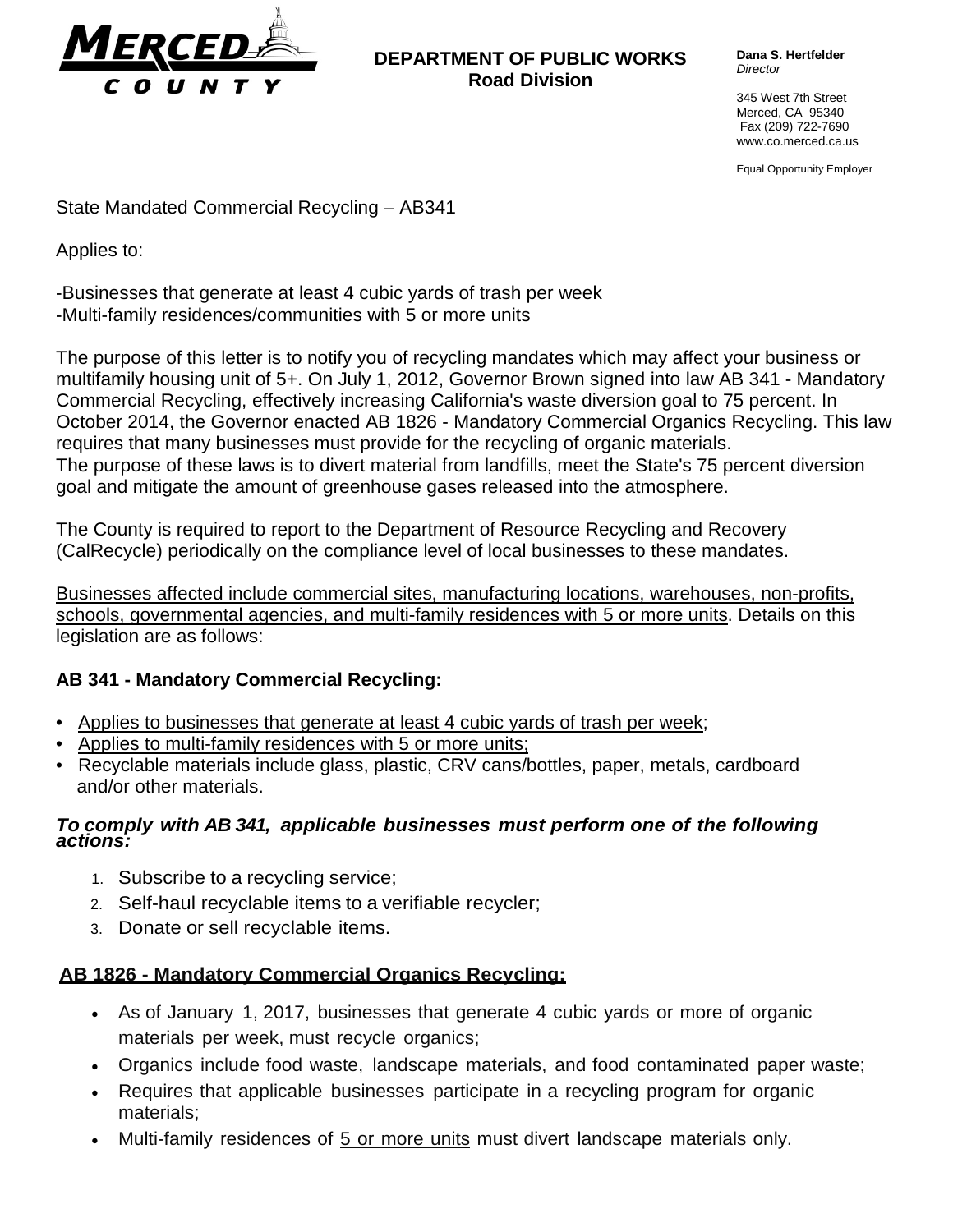#### *To comply with AB 1826, applicable businesses must perform one of the following actions:*

- 1. Subscribe to a recycling service for organics;
- 2. Self-haul organics and/or other recyclable items to a verifiable recycler;
- 3. Operate an on-site organics recycling program in compliance with state and local laws;
- 4. Donate or sell organic materials (not typical) .

If your business opts to subscribe to recycling services, please contact your hauler. Please see the attached map for your hauler contact information. Your hauler will assist you in obtaining the appropriate level of service for your needs.

If your business or multi-family location decides to self-haul, donate, re-use on site or have hauled away recyclables and/or organics that are not managed through a collection service, a CERTIFICATION OF MANDATORY COMMERCIAL RECYCLING form (attached) can be filled out to document your compliance. If your business has a recycling program in place, not with a hauler, please complete the form and return it to the Department of Public Works to ensure compliance.

Sincerely,

Merced County Department of Public Works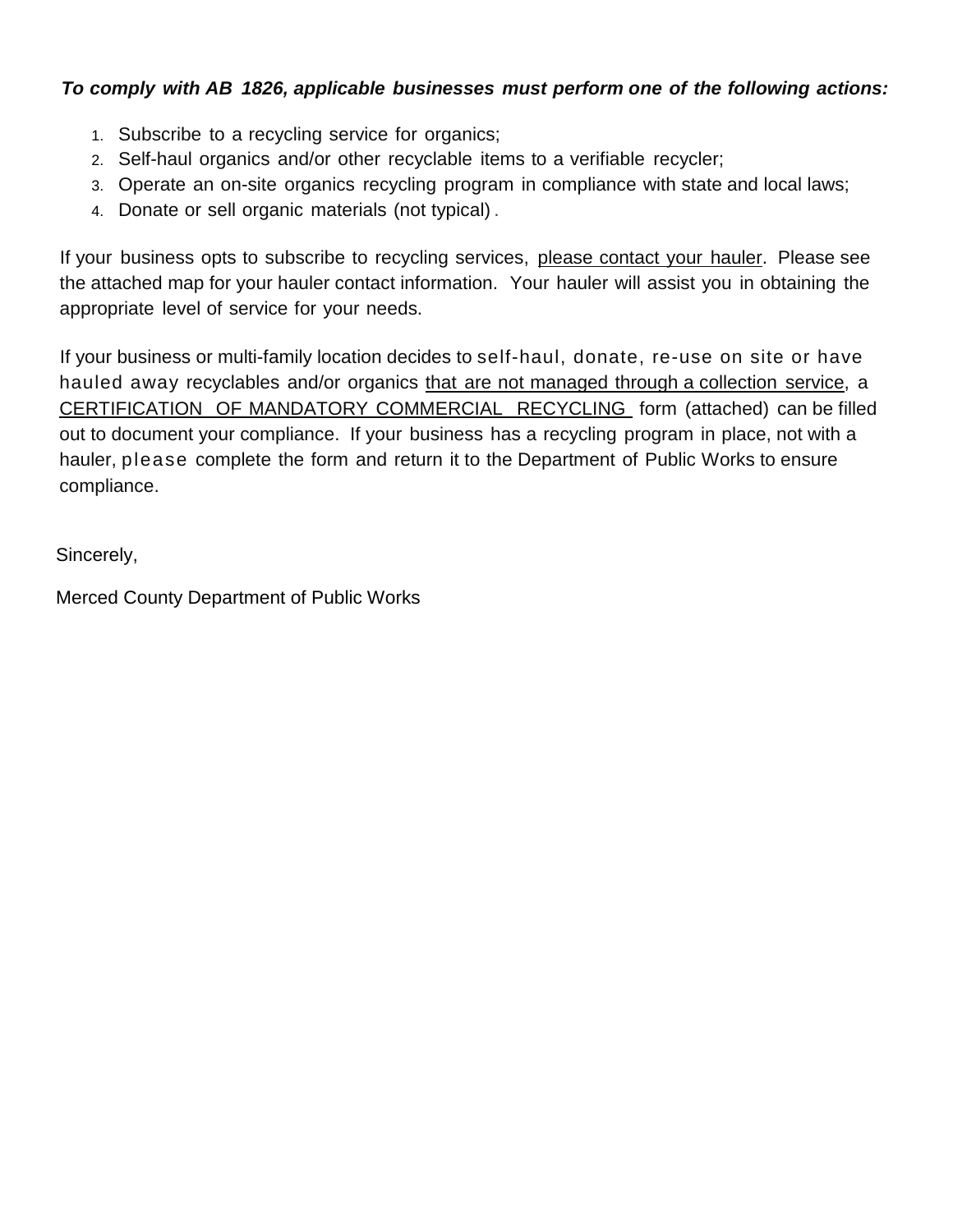## **CERTIFICATION OF MANDATORY COMMERCIAL RECYCLING**

| Authorized Representative (Print)             |                        | certify that <b>Example 2018 CERTIFY</b> that<br>Business or Multifamily +5 Name (Print) |  |
|-----------------------------------------------|------------------------|------------------------------------------------------------------------------------------|--|
| located at:<br><b>Location Street Address</b> |                        | City:<br><b>Location City</b>                                                            |  |
| Zip Code:<br>Location Zip                     | <b>Contact Phone#:</b> |                                                                                          |  |
| Mailing Address:                              | If different           |                                                                                          |  |

has the following recycling program(s) in place as outlined in the table below:

- *1. Check the box(es) to indicate the commodity type recycled and how it is done.*
- *2. Fill in the name of the recycler (company) you haul to.*
- *3 Only check boxes for the commodities which you have a recycling program in place.*
- *4. If you do not recycle an item listed – leave the box blank.*
- *5. Do not use this form if you have recycling service provided by your hauler. Your hauler will report your compliance while you have recycling service with them.*

| Commodity<br><b>Type</b>     | Self-Haul<br>to<br>Recycler | Donate<br>/Sell | On Site<br>Re-Use or<br>Processin | Landscaper<br><b>Hauls</b> | Name of Recycler |
|------------------------------|-----------------------------|-----------------|-----------------------------------|----------------------------|------------------|
| CRV Cans /<br><b>Bottles</b> | D                           | О               | О                                 | <b>Not</b>                 |                  |
| Non CRV Glass                | О                           | О               | О                                 | Applicable                 |                  |
| Non CRV Plastic              | О                           | О               | О                                 |                            |                  |
| <b>Scrap Metals</b>          | О                           | О               | О                                 |                            |                  |
| <b>Mixed</b><br>Paper/Cardb  | О                           | О               | О                                 |                            |                  |
| <b>Food Waste</b>            | О                           | О               | О                                 |                            |                  |
| Food<br>Contaminated         | О                           | О               | О                                 |                            |                  |
| <b>Mixed</b><br>Green/Wood   | п                           | О               | О                                 | О                          |                  |
| Wood Waste                   | П                           | О               | □                                 | О                          |                  |

x\_\_\_\_\_\_\_\_\_\_\_\_\_\_\_\_\_\_\_\_\_\_\_\_\_\_\_\_\_\_\_\_\_\_\_\_ \_\_\_\_\_\_\_\_\_\_\_\_\_\_\_\_\_\_\_\_\_\_\_\_\_\_\_\_ Authorized Representative Signature **Date** 

Please submit this form via Mail, Fax or Email to: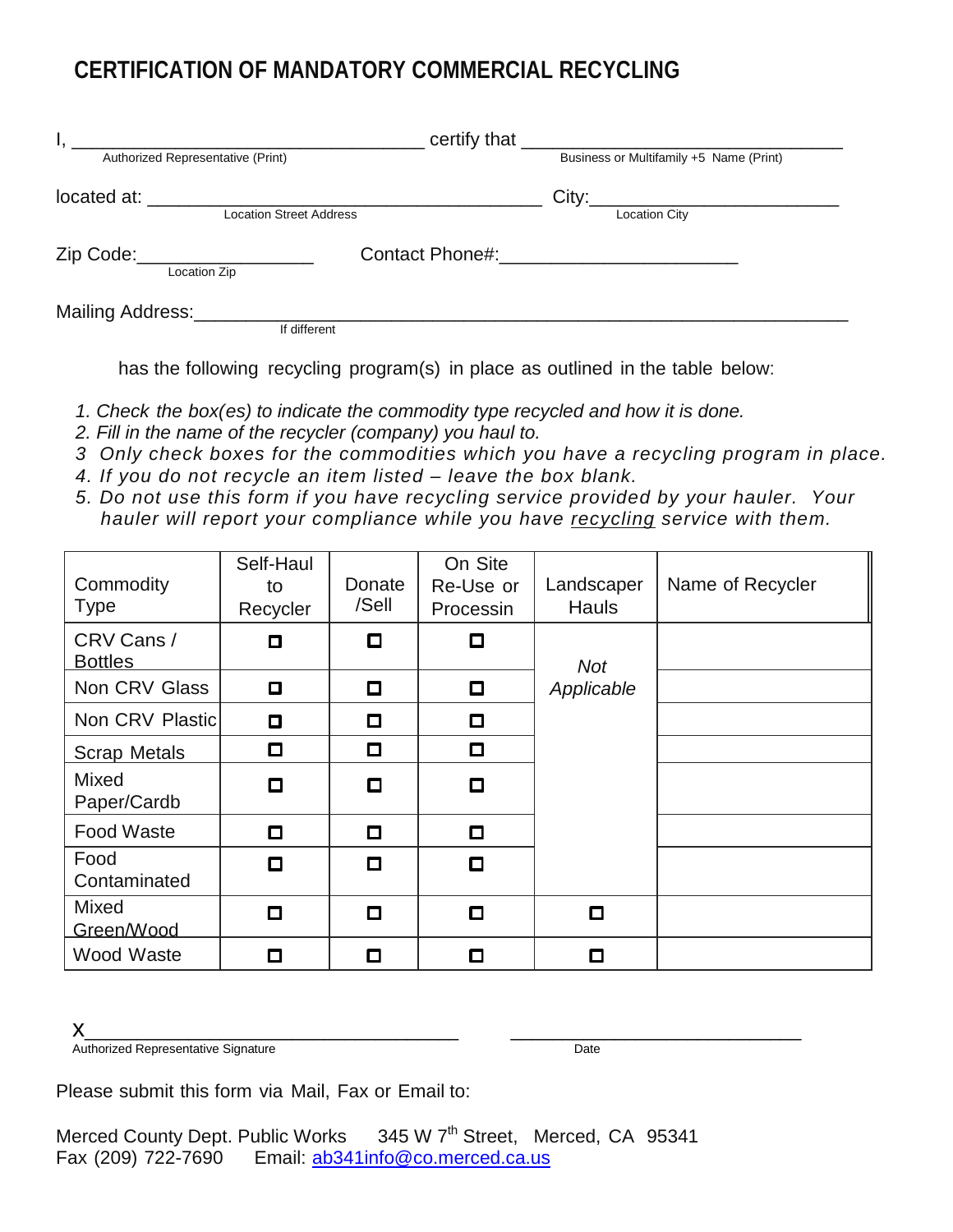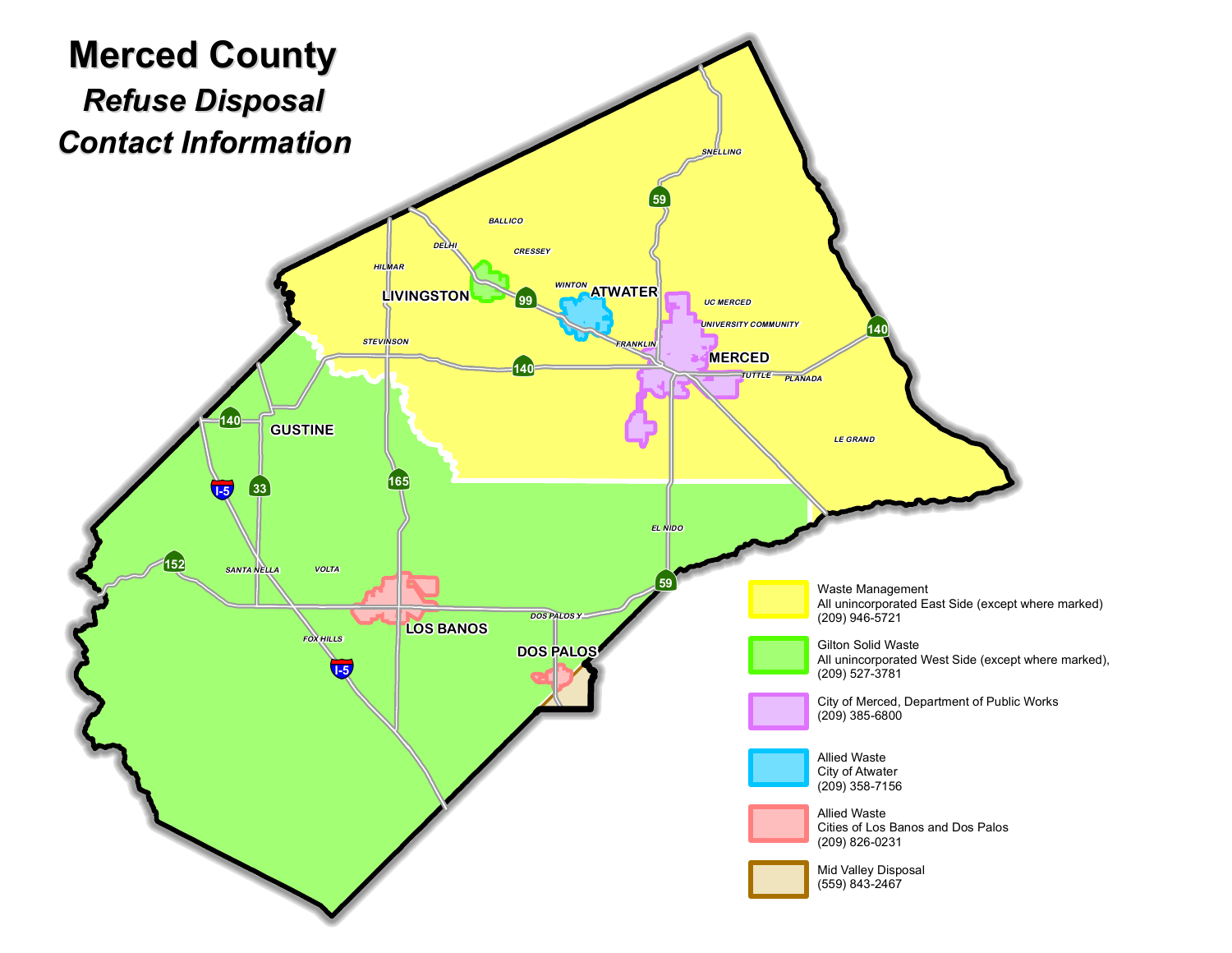## WHY MUST BUSINESS and Multi-Family Complexes Recycle?

It's the law. For the past several years California has surpassed it's goal of recycling 50% of waste materials. Californians have done such a good job that the new goal is to achieve a 75% recycling rate by 2020. To accomplish this task, business and multi-family complexes are mandated to divert organics and other recyclable materials from the waste stream.

> **IN MERCED COUNTY CONTACT YOUR HAULER with questions about State Mandated Recycling Requirements or to request recycling services.(see map)**

## SMALL BUSINESS HAZARDOUS WASTE

## DISPOSAL PROGRAM

 Merced County businesses that produce small amounts of hazardous waste material and are considered Conditionally Exempt Small Quantity Generators (CESQG's) may properly dispose of their materials quarterly at a discounted rate.Call (209) 723-4481 x 224 for more information about this program.

#### Working together for a greener tomorrow:



209-946-5721



209-527-3781



# REQUIREMENTS Recycling

**for Business &Multi-Family Complexes**





**A Guide for Business and Multi-Family Complexes to Comply with California Recycling Regulations**